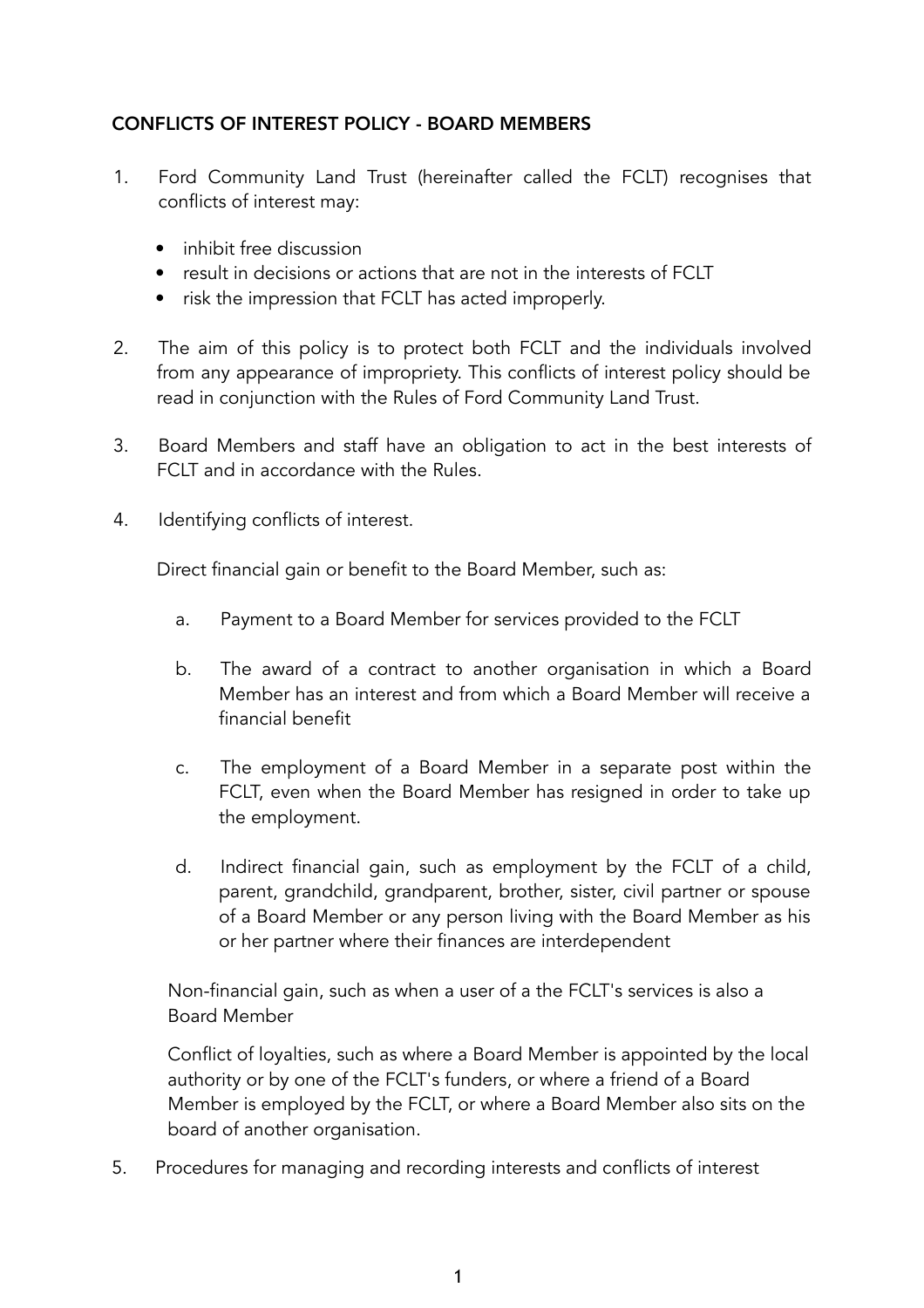- a. Any Board Member who has a financial interest in a matter under discussion should declare the nature of their interest and withdraw from the room, unless they have a dispensation to speak.
- b. If a Board Member has any interest in the matter under discussion, which creates a real danger of bias, that is, the interest affects their, or a member of their household, more than the generality affected by the decision: they should declare the nature of the interest and withdraw from the room, unless they have a dispensation to speak.
- c. If a Board Member has any other interest which does not create a real danger of bias, but which might reasonably cause others to think it could influence their decision, they should declare the nature of the interest, but may remain in the room, participate in the discussion, and vote if they wish.
- d. In the event of the board having to decide upon a question in which a Board Member has an interest, all decisions will be made by vote, with a simple majority. The Chair has a casting vote where appropriate. A quorum must be present for the discussion and decision.
- e. Interested parties will not be counted when deciding whether the meeting is quorate for the item being discussed.
- f. In the event that the Chair declare an interest he will withdraw from the room and the Deputy Chair will take control of the meeting for the duration of the item.
- g. All decisions under a conflict of interest will be recorded by the FCLT and reported in the minutes of the meeting. The report will record:
	- a. the nature and extent of the conflict
	- b. an outline of the discussion
	- c. the actions taken to manage the conflict.
- 8. If a Board Member is in any doubt about the application of these rules they should consult with the Chair.
- 9. Board Member's interests are listed in a register.
- 10. Should a Board Member become aware of a new, actual or potential conflict of interest, he/she should give notice of it to the Chair to enable the updating of the Conflicts Register.
- 11. Any contracts/agreements to be entered into prior to the next meeting of the Board Members should be recorded, any potential conflicts identified from a